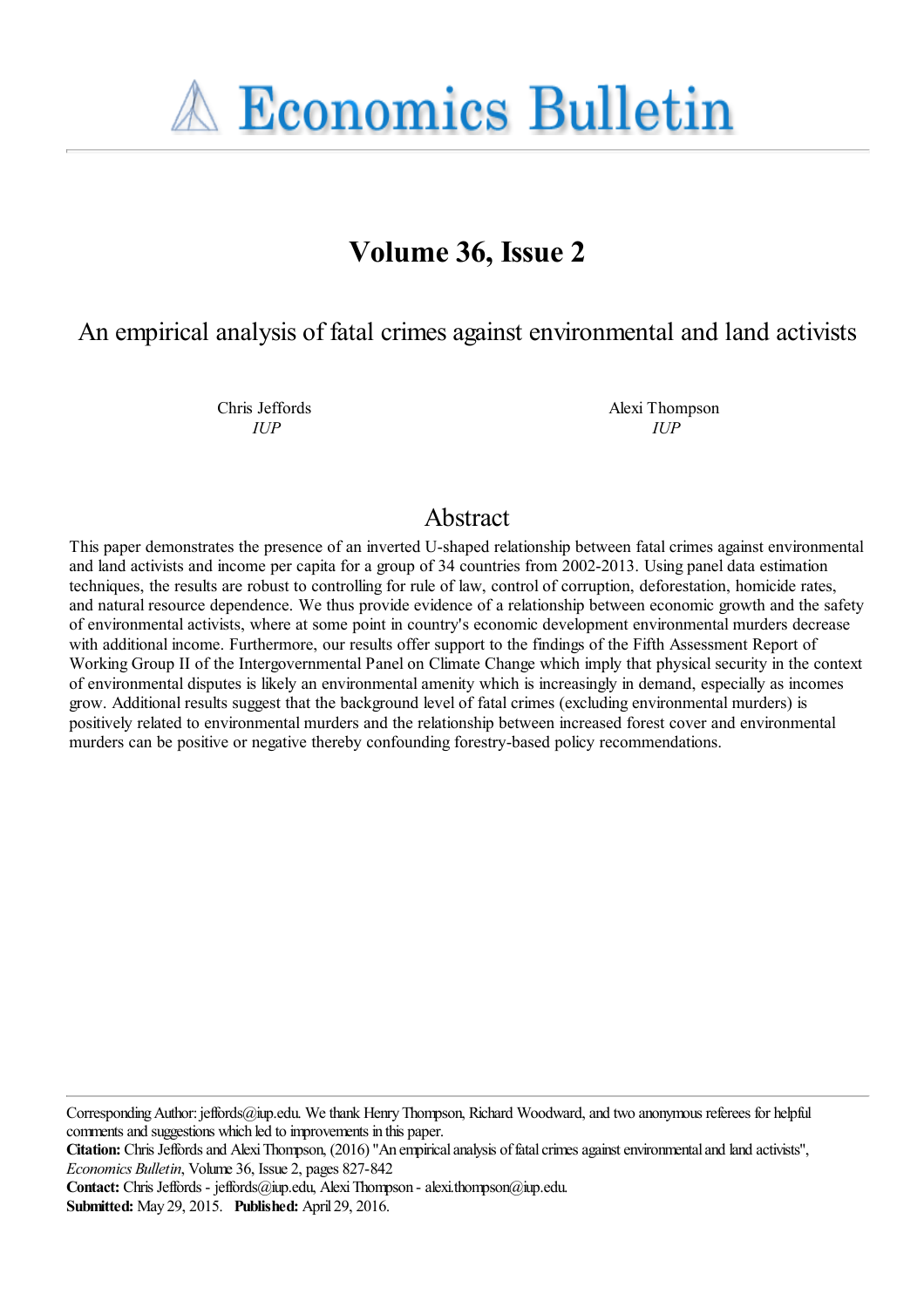#### **1. Introduction**

Between 2002 and 2013, 908 citizens were murdered across 35 countries while "protecting rights to their land and environment," and this is likely an underestimate of the number of such fatal crimes (Global Witness, 2014). Global Witness (GW) notes that these crimes were typically directed at members of indigenous groups, landless groups, and peasant movements as a result of, for example, pollution, deforestation, illegal logging, and wildlife conservation. At the same time, human security and violent conflict are primary concerns associated with global climate change as highlighted within the Fifth Assessment Report of Working Group II of the Intergovernmental Panel on Climate Change (IPCC).<sup>1</sup> In particular, Chapters 12 ("Human Security") and 19 ("Emergent Risks and Key Vulnerabilities") summarize much of the relevant research linking violent conflict to climate change. In Chapter 12, Adger *et al*. (2014, page 758) note that "although there is little agreement about direct causality, low per capita incomes, economic contraction, and inconsistent state intuitions are associated with the incidence of violence," and continue that "[t]hese factors can be sensitive to climate change and variability." Given the prevalence of fatal crimes committed against environmental activists, this paper examines empirically some of the perceived links to the aforementioned economic, natural, and institutional factors.

While low income per capita and economic contractions are associated with a greater incidence of violence, Adger *et al*. (2014, page 772) point out that "[t]here is high agreement that in the specific circumstances where other risk factors are extremely low (such as where per capita incomes are high, and states are effective and consistent), the impact of changes in climate on armed conflict is negligible (Bernauer *et al*., 2012; Koubi *et al*., 2012; Scheffran *et al*., 2012a; Theisen *et al*., 2013)." Although armed conflict is defined as instances where more than 25 battle-related deaths occur in a year (Adger *et al*., page 771), the varied relationship between income per capita and the incidence of violence (in this context) lends itself well to an application of the theoretical and empirical framework of the Environmental Kuznets Curve (EKC). In particular, the model we develop explains variation in fatal crimes against environmental activists stemming from growth in national income per capita while controlling for deforestation, the institutional quality of the state as measured by the rule of law (ROL) and control of corruption (COC), the prevalence of violent crime measured by the homicide rate, and an economy's dependence on natural resources measured by the percent of national income from resource rents.

Although this analysis is related to the EKC, our outcome variable is not a typical measure of environmental harm, like carbon dioxide emissions for example. Based on the above evidence, we instead theorize, and ultimately provide evidence, that fatal crimes committed against environmental activists are a form of environmental harm which initially increase over relatively smaller levels of income per capita and then decrease at relatively higher levels of income per capita. Furthermore, the research contained within Chapters 12 and 19 of the IPCC report implies that physical security in the context of environmental disputes is likely an environmental amenity which is increasingly in demand, especially as incomes grow. This paper provides quantitative evidence of such a relationship using novel data from the GW report.

 $<sup>1</sup>$  See Tol (2015) for an assessment of the Summary for Policy Makers of the Fifth Assessment</sup> Report of the IPCC.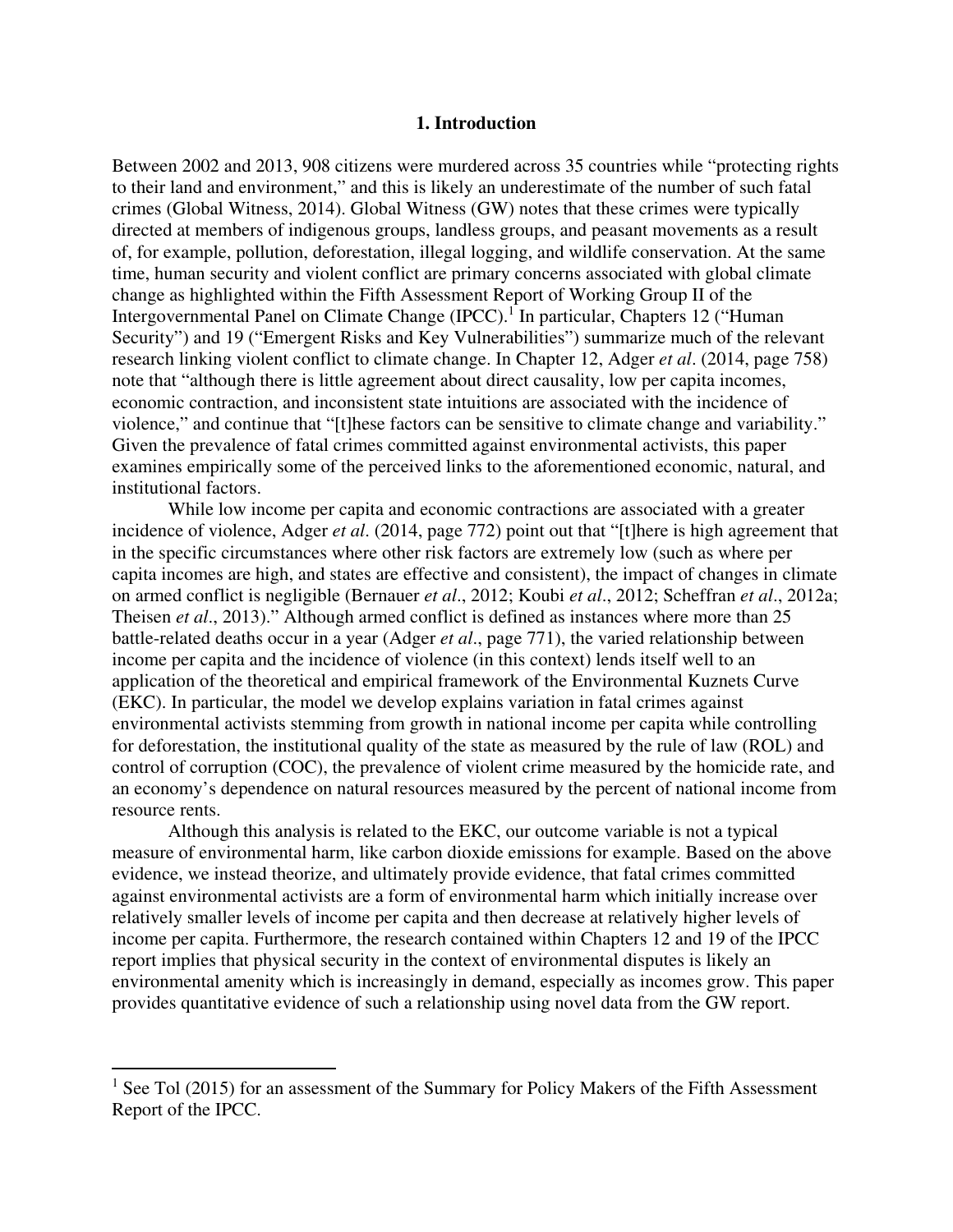An important caveat exists, however, in that the data is relatively sparse and some of the empirical simplifications make it difficult to develop meaningful policy recommendations. We acknowledge, of course, that other factors exist which potentially contribute to an increased (decreased) incidence of fatal crimes against environmental activists and cautiously proceed noting that we find – for this data – robust evidence of an inverted U-shaped relationship between national income per capita and fatal crimes against environmental activists. This relationship persists after controlling for deforestation, existing institutional quality, the prevalence of fatal crimes, and economic dependence on natural resources.

To further explore the previewed results discussed above, the remainder of the paper is organized as follows. Section 2 provides a two brief literature reviews: one covering the EKC and the other covering violent crime and economic development in general. The third section presents the theoretical and empirical model, while Section 4 describes the data. The results are discussed in Section 5 and some robustness checks are presented in Section 6. Section 7 concludes and offers some delicate policy recommendations.

### **2. Brief Literature Review**

### **2.1 EKC**

The standard EKC framework suggests an inverted-U shaped relationship between environmental degradation and national income per capita, where the factors that can lead to the (eventual) negative relationship include a shift from manufacturing to less-polluting service industries (Grossman and Krueger, 1991); adoption of cleaner technologies (de Bruyn, 1997); increased demand for environmental amenities (Antle and Heidebrink, 1995); more stringent regulation (Grossman and Krueger, 1995); and the rule of law (Chen, 2010; Castiglione, Infante, and Smirnova, 2012 and 2015). Bhattarai and Hammig (2001) also show that political institutions can mitigate the income effect (i.e., lead to an earlier turning point) as a result of enhanced citizen participation and increased legal respect for property rights. Jeffords and Minkler (2016) show that the existence, scale, and scope of constitutional environmental rights can also mitigate the income effect, even after controlling for other economic and institutional factors. As many of these studies demonstrate and discuss, the factors that typically lead to an earlier turning point in the EKC are associated with increased economic development.

### **2.2 Violent Crime and Economic Development**

In terms of violent crime in general, Fajnzylber *et al*. (2000) and Soares (2004) find a negative relationship with economic development, although Soares notes a positive relationship in developed countries if there is underreporting of violent crimes. Fajnzylber *et al*. (2002) demonstrate that crime rates tend to increase with income inequality. With respect to the relationship between climate change and violent conflicts and environmental security, Scheffran *et al*. (2012b) note that "[a]lthough some quantitative empirical studies support a link between climate change and violent conflict, others find no connection or only weak evidence (page 869)." In discussing climate change and conflict in general, Nordås and Gleditsch (2007) note that variability in temperature and water availability, for example, can lead to both within and between country conflicts, violence, and war. This point is also echoed by Scheffran *et al*. (2012a and 2012b). Zimmerer (2014) argues that environmental violence within the context of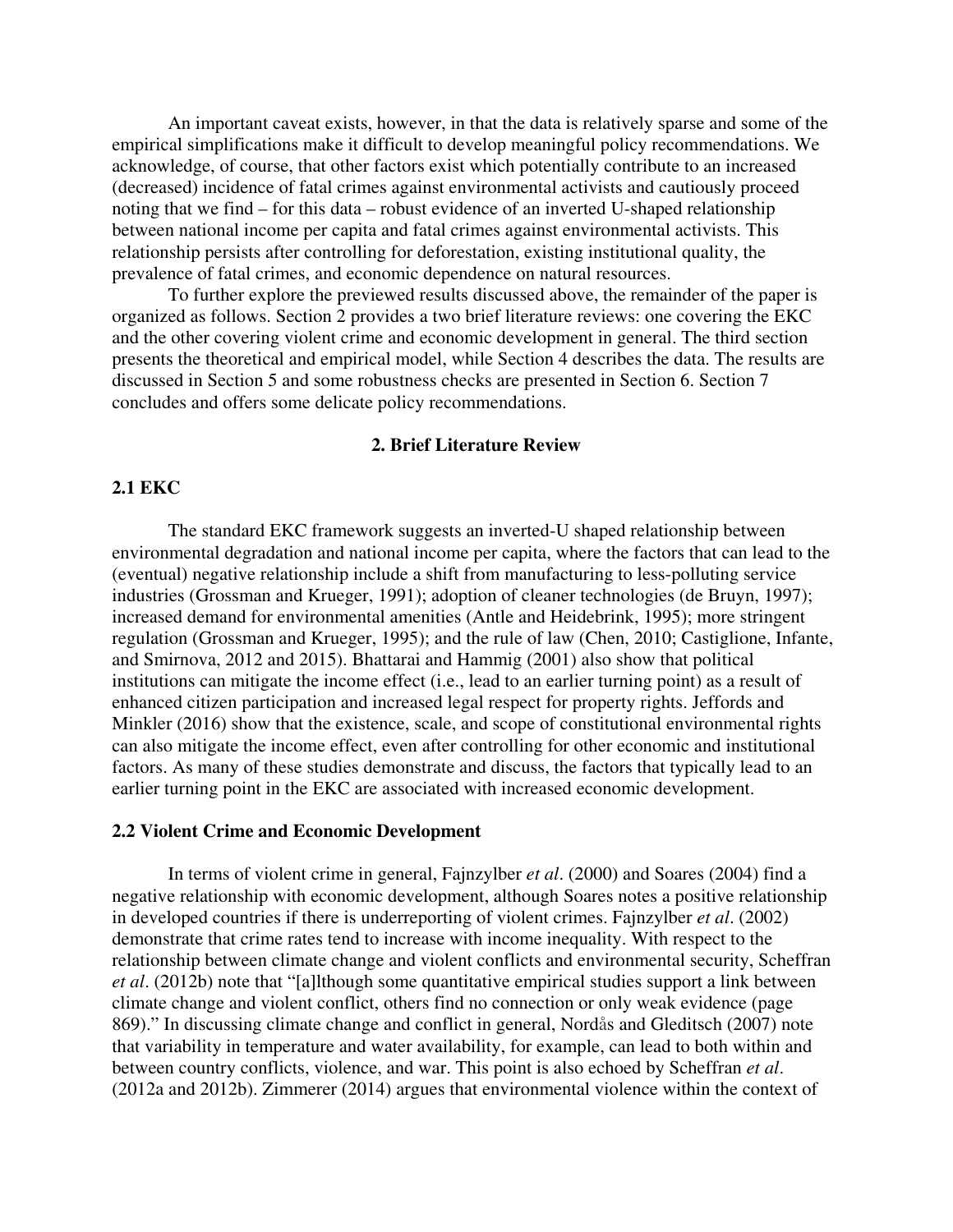climate change will lead to increased instances of genocide in those areas at greatest risk for genocide.

#### **3. Theoretical and Empirical Models**

Let  $M_{it}$  represent the number of murders of environmental activists in country i in period t as a percent of total murders in  $t$ , and  $Y_{it}$  represent national income per capita. As  $Y_{it}$  grows, we expect an inverted U-shaped relationship between  $M_{it}$  and  $Y_{it}$  as such,

$$
M_{it} = \alpha Y_{it} - \beta Y_{it}^2. \tag{1}
$$

where the turning point is found by maximizing (1) with respect to  $Y_{it}$ .

Using strongly balanced panel estimation techniques, we estimate the following basic model and some of its extensions,

$$
\ln(M_{it}) = \gamma_i + \alpha \ln(Y_{it}) + \beta \ln(Y_{it})^2 + x_{it}' \delta + \epsilon_{it}, \tag{2}
$$

and expect the signs of  $\alpha$  and  $\beta$  to be positive and negative, respectively. We take the natural log of each variable to provide estimates of easily interpretable elasticities. The turning point of (1) is found by capturing the estimates of  $\alpha$  and  $\beta$  from (2) and substituting them into:  $\exp(-\alpha/2\beta)$ . Incorporating ROL or COC, the measure of deforestation, the homicide rate, and natural resource dependence, equation (2) is estimated via fixed effects (FE) and random effects (RE). Under FE,  $\gamma_i$  is assumed to be correlated with the right-hand-side variables (RHS), while in RE it is assumed to be purely random and uncorrelated with the RHS. The additional RHS variables are included in  $\mathbf{x}$ .

#### **4. Data**

Yearly data from 2002 to 2013 covers the 35 countries listed in GW's "Deadly Environment Report," and the primary dependent variable is the annual number of deaths of land and environmental defenders as a share of the total number of deaths of land and environmental defenders in a given year (GW, 2014). According to GW, these data comprise all "known killings of environmental and land defenders (page 10)" but likely represent an underreporting of environmental murders given that many "often take place in remote areas (page 10)." The data for 2013 is presently incomplete due to a reporting time lag, and we drop Argentina from the analysis because national income data was unavailable for all years. We then treat Brazil, Honduras, Mexico, Peru, Philippines, and Thailand separately and group the remaining 28 countries as "all other countries."<sup>2</sup> The first six countries account for 81% of M, and data for the remaining 28 countries are aggregated to yield more data points compared to separate treatment.<sup>3</sup>

<sup>&</sup>lt;sup>2</sup> The remaining 28 countries are Cambodia, Chad, Chile, China, Colombia, Congo (DR), Costa Rica, Ecuador, El Salvador, Ghana, Guatemala, India, Indonesia, Kazakhstan, Kenya, Malaysia, Nepal, Nicaragua, Pakistan, Panama, Papua New Guinea, Paraguay, Russian Federation, Sierra Leone, Sri Lanka, Sudan, Ukraine, and Venezuela.

<sup>&</sup>lt;sup>3</sup> If the countries are not grouped the resulting panel is severely unbalanced where, in some instances, a country only has one observation for  $M$  across the 12 years compared to others that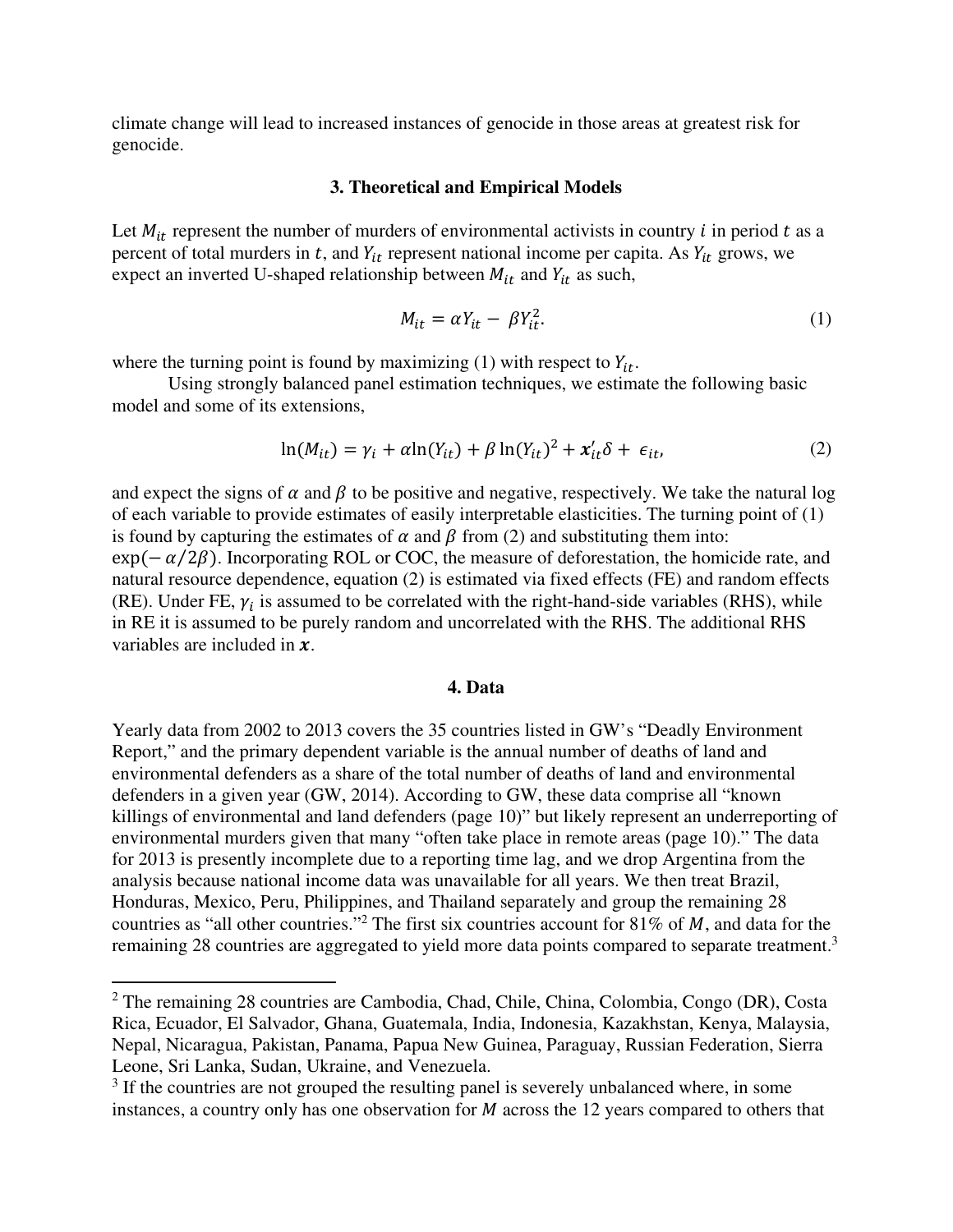The summary statistics presented in Table I show considerable variation in murders across countries, in total and on average.

As noted in the summary statistics in Table II, the primary independent variable,  $Y$ , is measured as purchasing-power-parity adjusted gross domestic product per capita in constant 2011 international dollars (World Development Indicators Databank). We calculate an aggregate measure of Y for "all other countries" by adding the level of national income across countries within a year and dividing by the sum of the respective populations. To be consistent with the discussion in Section 3, we include a linear income term and a squared income term and expect the signs to be positive and negative, respectively.

GW notes that shining light on these fatal crimes "points to a much greater level of nonlethal violence and intimidation (page 4)," and that additional "principal causes of these deaths are opposition to land-grabbing and unfair land ownership (page 10)." In an effort to control for both of these factors, we include country-level ROL and COC by incorporating data for 2002- 2013 from the Worldwide Governance Indicators Project (WGIP, Kaufman *et al*., 2013). According to WGIP, ROL "reflects perceptions of the extent to which agents have confidence in and abide by the rules of society, and in particular the quality of contract enforcement, property rights, the police, and the courts, as well as the likelihood of crime and violence," and COC "reflects perceptions of the extent to which public power is exercised for private gain, including both petty and grand forms of corruption, as well as 'capture' of the state by elites and private interests." Each are measured on a scale of [-2.5,2.5], where the higher the number the stronger the government performance, but we scale ROL and COC to the unit interval and note that the WGIP data are excluded from the empirical specifications with "all other countries." Including these would likely confound the interpretation of said coefficient estimates because the meaning of an average ROL (COC) for 28 countries is unclear, especially since the variables are based on individual perceptions within a country and are subjectively calculated by external researchers. We expect both of these variables to be nonpositively related to  $M$  in that the stronger the ROL and COC, the smaller will be  $M$ .

In an effort to account for the proclivity of fatal crimes in a given country across time, we include national homicide rate data as an additional control variable. From the homicide count in country  $i$  in year  $t$ , we subtract the number of environmental murders and then calculate the homicide rate per 100,000 people. For the "all other countries" group, we first added the total homicides in a given year across the 28 countries, then subtracted the corresponding environmental murders, and calculated an aggregate homicide rate per 100,000 people. In some instances, homicide counts (and thus rates) were interpolated using a simple linear interpolation method by country/year. Summarized in Table III, the data are publically available through the Global Study on Homicide published by United Nations Office on Drugs and Crime (2013) and

have at most 5 but often across disconnected years. Creating a matrix of the 34 countries across the 12 years yields 408 cells, 114 of which contain data on environmental murders, and 61 of the 114 data points are for Brazil, Honduras, Mexico, Peru, Philippines, and Thailand. Given the "count" nature of this variable, one might argue that we could have used a count model to analyze the relationship between  $M$  and  $Y$ . We instead argue that the sparsity of the data and the lack of any true zeroes combined with the fact that we do not know the left and right truncation values make it increasingly difficult to empirically specify a count model. Furthermore, the simple linear model we offer provides a much easier avenue through which to calculate and provide income turning points.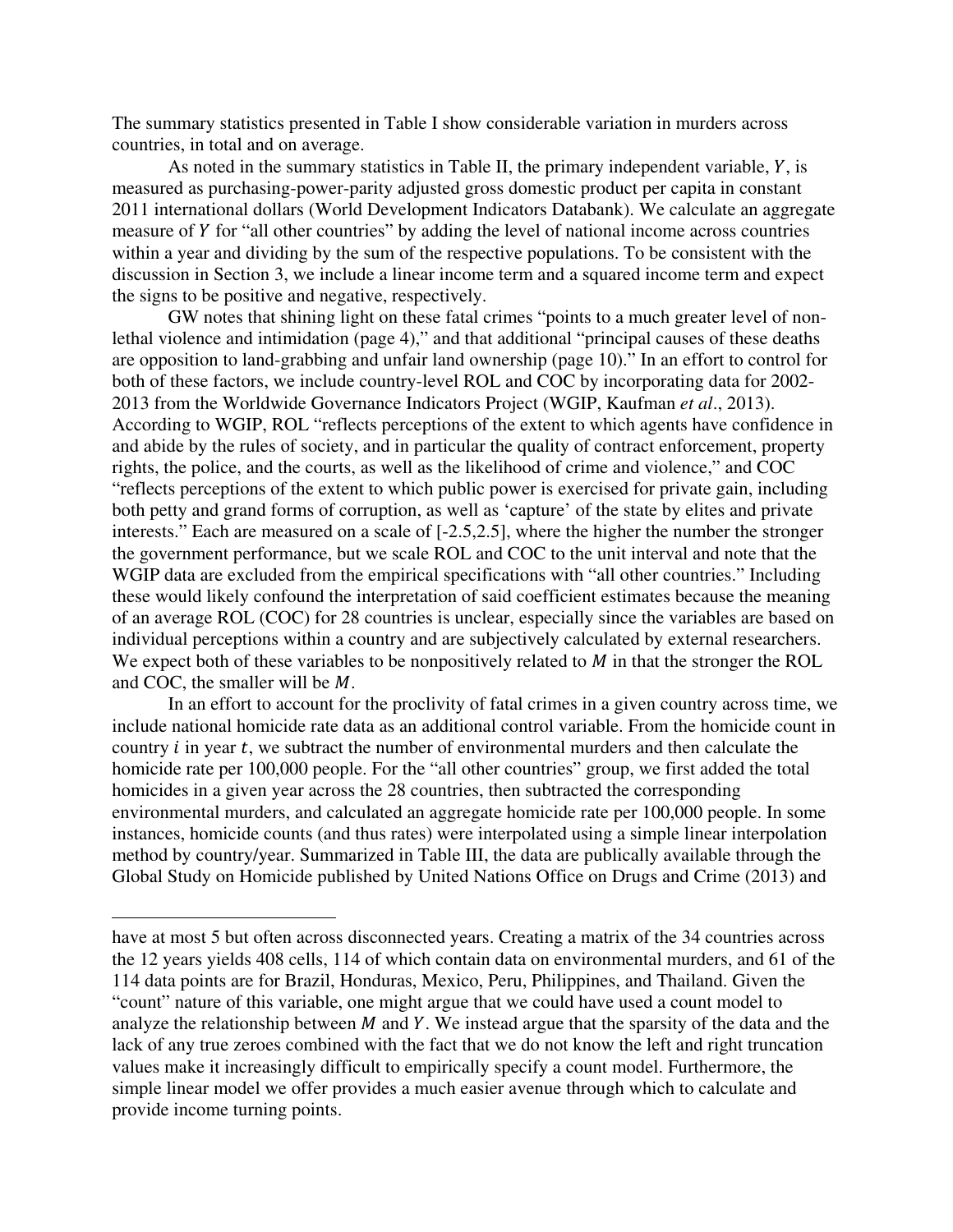cover the years 2000-2012. We expect the homicide rate to be nonnegatively related to environmental murders.

We also control for the dependence of a given country's economy on natural resources by including a measure of total natural resource rents as a percent of GDP.<sup>4</sup> These data are also from the World Development Indicators Databank and provide a measure of the rents from oil, natural gas, hard and soft coal, minerals, and forests. For the "all other countries" group, we calculate the actual value of GDP from natural resource rents, add it together across the countries, and then divide this figure by aggregate GDP in that year. We expect this variable to be nonnegatively related to environmental murders, provided that the more natural resource reliant an economy is, the greater likelihood of conflict over natural resources.

Given that GW discusses deforestation as a primary reason for increased fatal crimes against environmental activists and that forest area by country/year is relatively easy to obtain from the World Development Indicators Databank, we include a measure of each country's forest cover as a percent of total land area from 2002-2012 (due to data limitations for 2013). The deforestation variable for the "all other countries" group is an average across the 28 countries. Based on the GW report, we expect this forest cover variable to be nonpositively related to  $M$ , where a reduction in forest cover (i.e., deforestation) is associated with more fatal crimes.<sup>5</sup> At the same time, however, it is worth noting that despite the findings of the GW report, it is possible that more forest cover is associated with increased fatal crimes stemming from the fact that there are more natural resources to protect and hence an increased likelihood of conflict over said resources.<sup>6</sup>

#### **5. Estimation, Results, and Discussion**

<sup>&</sup>lt;sup>4</sup> We thank an anonymous referee for this suggestion.

<sup>&</sup>lt;sup>5</sup> Instead of percent forest cover, we also implement the percentage change in forest cover from one year to the next as a separate control variable. The results of this specification are discussed in Section 6. See Deacon (1994) for an empirical discussion of factors nonnegatively related to deforestation, such as Guerilla warfare and revolutions, using data for 129 countries in 1980 and 84 countries in 1985. See Chapter (2) from Boekhout van Solinge (2010) for an overview of many factors contributing to (tropical) deforestation, and the relationship between deforestation and violent conflicts.

<sup>&</sup>lt;sup>6</sup> We thank an anonymous referee for pointing this out, and have had a difficult time finding supporting academic evidence of such a relationship. Using data from the Brazilian Amazon, Araujo *et al*. (2009) find that weak property rights over land leads to increased deforestation. They also cite various studies which find a similar relationship in other contexts. With limited supporting research, perhaps it is possible that reforestation efforts within a country with weak property rights are met with increased deforestation efforts increasing the likelihood of conflict. In other words, as existing and potential "deforesters" notice net increases in forest cover, they may enter these markets and be confronted by environmental activists, hence an increase in the potential for violent conflict. Perhaps a reduction in agricultural output prices associated with reductions in deforestation (Assunção *et al*., 2015) is associated with increased environmental murders as "deforesters" attempt to capture increasingly large shares of forests to make up for lost revenue associated with the sales of agricultural outputs.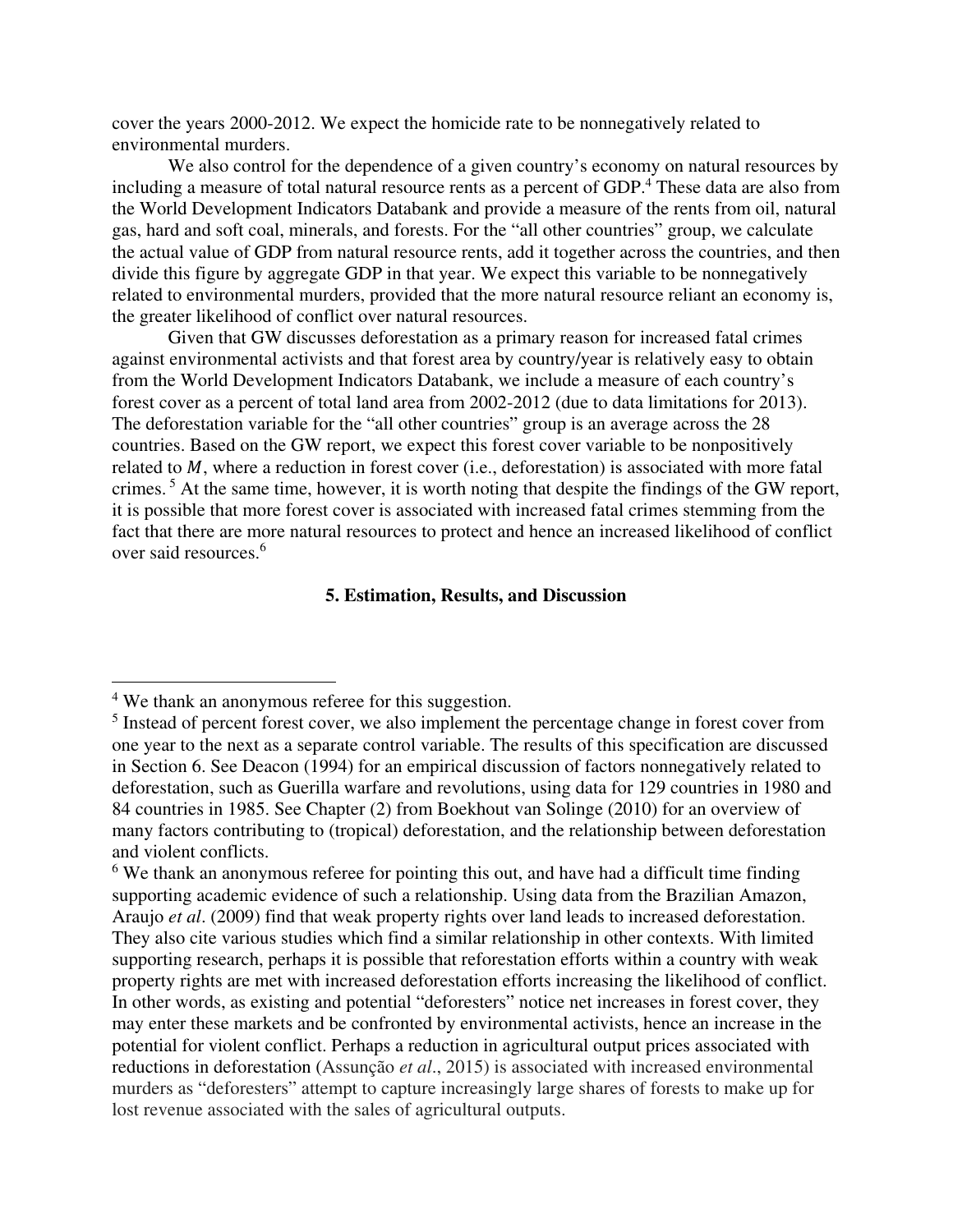We implement two different specifications of the LHS variable in equation (2) and present the results in Tables III and IV. In the first specification, the LHS variable is share of a country's environmental murders in period t as a share of the total environmental murders in period t. The second specification is calculated in the same way but excludes "all other countries" and focuses solely on the top 6 countries. In other words, the denominator in the share calculation is the sum of environmental murders solely from Brazil, Honduras, Mexico, Peru, Philippines, and Thailand.

Table III presents primary results from 10 different FE specifications where each displays a statistically significant inverted U-shaped relationship between  $M$  and  $Y$ . Said relationship holds when we control for ROL, COC, deforestation, the homicide rate, and natural resource dependence. The coefficient estimate for ROL is positive yet statistically insignificant, while for COC it has the expected sign and is statistically significant. This implies that less perceived corruption is associated with fewer environmental murders. The coefficient estimates for the deforestation variable have the expected sign per the GW report and are statistically significant in each of the specifications. The homicide rate is also statistically significant in each regression where it is included and has the expected sign. It appears that more homicides in general are associated with more environmental murders. The results for resource dependence are mixed, having both negative and positive signs, but none of the estimates are statistically significant. This suggests that for this set of data, an economy's reliance on natural resources perhaps does not directly contribute, either positively or negatively, to the likelihood of environmental murders.

Table IV presents the primary results from 10 different RE specifications where, again, each displays a statistically significant inverted U-shaped relationship between  $M$  and  $Y$ , that is robust to additional control variables. One important difference found within Table IV is the lack of statistical significance associated with the impact of forest cover on environmental murders. This important finding, which dampens the corresponding findings of the FE specifications, could be a result of the econometric assumptions and differences between FE versus RE. Given that we are using all of the data from the GW report, it could be claimed that we are working with a population dataset and not a sample, which lends credibility to the FE results. At the same time, however, it is plausible that the data in the GW report is only a subset of environmental murders making the RE specification more appropriate. Regardless, the mixed findings relating deforestation to environmental murders make it difficult to interpret the relationship and hence make even cautious policy recommendations. The same can also be said about the relationship between corruption and environmental murders when comparing the result across the FE and RE specifications.

 The income turning points range from \$8,574-\$10,460 across the FE models and from  $$9,047$  to  $$9,965$  across the RE models. At the same time, the range of Y is  $$3,563-\$16,316$  with an average of \$9,272 placing the calculated turning points well within the range of observed data and surrounding the sample average. This is an important result because it suggests that the presence of the inverted U-shaped relationship between  $M$  and  $Y$  is robust to the model specification and included control variables.<sup>7</sup> That is, this results holds across the FE and RE specifications and is robust to various included control variables.

Following the panel model discussion found in Cameron and Trivedi (2005) and given that the country sample included in this analysis is essentially the entire population of countries

 $7$  This result is further supported below in Section  $6$  – Robustness Checks.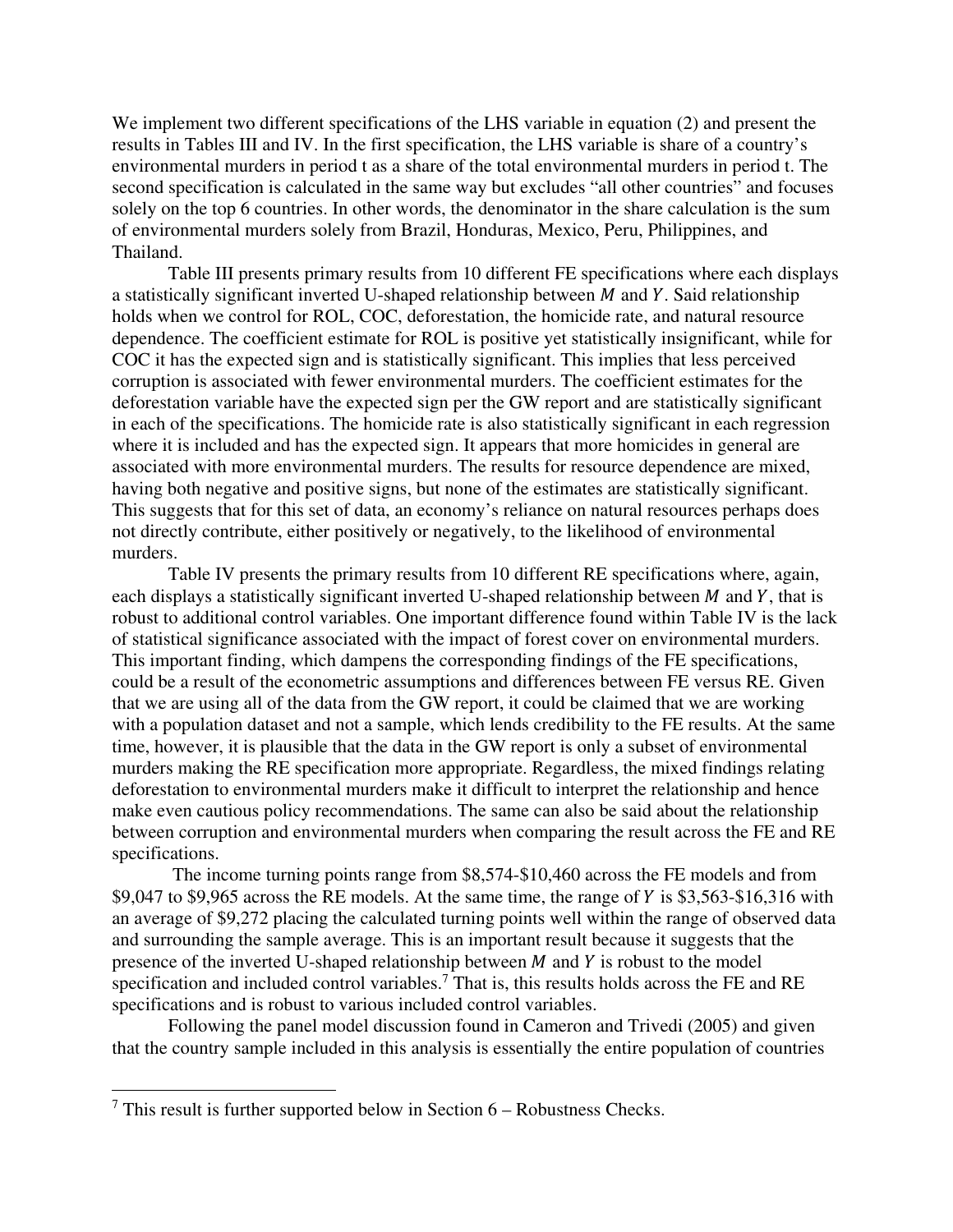with reported murders of environmental activists so defined by GW, we think that the FE specification is intuitively appropriate. For example, we are not controlling for the number, quality, implementation, etc. of substantive environmental laws that exist within a country over a period of time. This type of country-level FE is likely to have implications for the extent of deforestation and economic growth as measured by income per capita. Assuming that  $\gamma_i$  is uncorrelated with the RHS is a bit of a strong assumption in this framework, hence we intuitively favor FE over RE.<sup>8</sup>

### **6. Additional Specifications and Checks**

In addition to the above empirical analysis, we also experimented with different model specifications and the inclusion of additional RHS variables.<sup>9</sup> For example, regressions including ROL, COC, and the homicide rate in various combinations do not substantively change the primary results.<sup>10</sup> We also implemented a population averaged panel data regression and found that while the inverted-U relationship between  $M$  and  $Y$  remained, the statistical significance of the additional covariates weakened. Where applicable, we included a time trend or time fixed effects, and the results remained substantively the same for the FE specifications. In the RE specifications with a time trend, however, the inverted-U relationship between  $M$  and  $Y$ disappeared and there was evidence of serious estimation issues such as ballooning robust standard errors across multiple coefficient estimates.<sup>11</sup>

Given the potential for a positive or negative relationship between deforestation and environmental murders, we implemented the percentage change in forest cover from period  $t -$ 1 to  $t$  as a separate control variable.<sup>12</sup> Using the FE framework, this variable was found to be negatively related to environmental murders and statistically significant in four of the six specifications. In the RE framework, the percentage change in forest cover was found to be statistically significantly related to environmental murders in five of the six specifications, but the relationship was positive in some cases and negative in others. These results lend evidence to

<sup>&</sup>lt;sup>8</sup> Having said this, however, we also ran various iterations (approximately 40) of Hausman Tests and Bootstrap Hausman Tests, where the former does not allow for cluster-robust standard errors while the latter does. Despite our intuition about FE versus RE, the test results were mixed. In some instances, using the standard Hausman Test, we rejected the null hypothesis that the RE estimates were consistent while in other cases we failed to reject the null. This was also the case when we applied the bootstrapped version. All of these results can be made available upon request.

<sup>&</sup>lt;sup>9</sup> These and all other supplemental results are available upon request, as is the Stata Do file and corresponding data.

 $10$  Due to multicollinearity issues, however, we opted to either include ROL or COC in a given regression, but not both.

 $11$  In other results available upon request, we included measures of air pollution and population density and found that the inverted U-shaped relationship persists but weakens a bit in statistical significance. We exclude Brazil from the analysis in a separate framework and find weaker evidence of an inverted U, likely due to Brazil's overwhelming share of environmental murders in the data.

<sup>&</sup>lt;sup>12</sup> We thank an anonymous referee for this suggestion.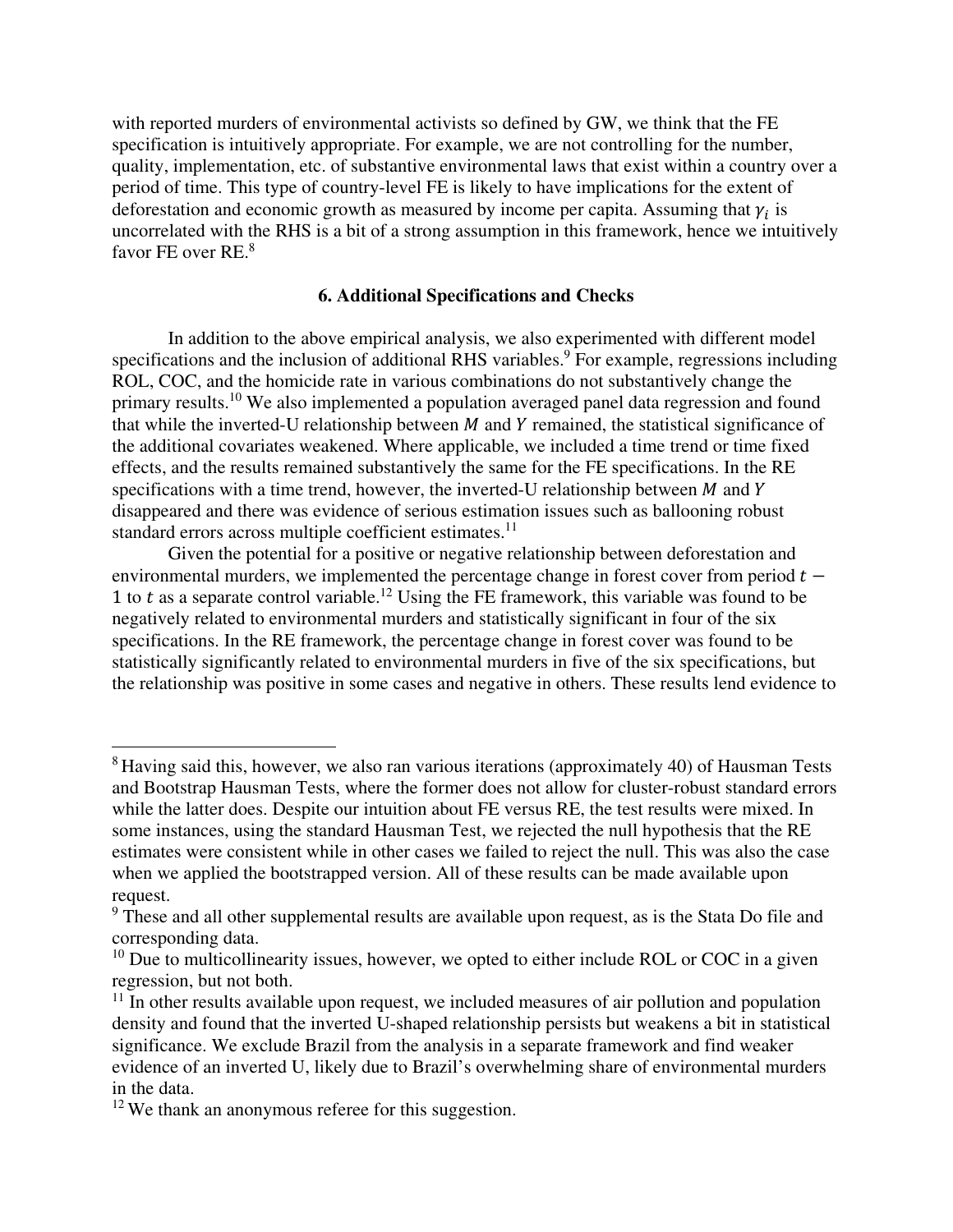the idea that more or less forest cover could lead to increased environmental murders, despite the findings of the GW report.

#### **7. Conclusion**

The results suggest an inverted U-shaped relationship between  $M$  and  $Y$  for this particular group of countries that is robust to various model specifications and control variables, including deforestation, institutional quality, the prevalence of fatal crimes, and economic dependence on natural resources. In particular, the results support the findings of the IPCC report about the way in which physical security within the context of environmental disputes is likely an environmental amenity, especially as incomes grow. These findings are thus important because they provide evidence of a relationship between economic growth and the health and safety of environmental activists, a relationship that policymakers will find difficult to ignore. Policymakers in these countries in particular can perhaps use this information to take steps to mitigate the scope of fatal crimes against environmental activists.<sup>13</sup> As global climate change persists while countries go through different phases of economic growth and contraction, it is increasingly important to consider ways not only to mitigate traditional environmental harm, but also harm perpetrated against individuals as a result of factors related to the use of the natural environment. In a time when information spreads relatively quickly perhaps leading to an increase in the scale and scope of environmental activism, it will become increasingly important to focus on the nexus between climate change, economic growth, and fatal crimes against environmental activists which are perhaps linked to increasing climate and environmental pressures.

We note that the findings are sensitive to the inclusion/exclusion of Brazil given its overwhelming share of environmental murders within the data. The robust positive relationship between the homicide rate and environmental murders suggests that policymakers could focus on reducing fatal crimes through increased policing and/or by improving the rule of law and institutional quality of their respective legal systems as ways to mitigate fatal crimes in general and specifically against environmental activists. As GW discussed, deforestation often leads to violent crimes committed against environmental activists, and the results of the FE specifications empirically support this fact by demonstrating that as the percent of forest area in a country grows, murders of environmental activists decline. This implies that formal and informal policies directed at reducing deforestation or increasing forest cover could lead to fewer murders of environmental activists. But this recommendation is based on a very limited sample of data for 34 countries with known environmental murders and various underreporting issues. Furthermore, the results do not hold within the RE specifications and it is plausible that under certain circumstances reforestation is associated with increased environmental murders, which is a result we discussed in Section 6. If this is the case, policies directed at increasing forest cover could inadvertently engender more environmental murders. It is also possible that the relationship between deforestation and environmental murders is nonlinear and dependent upon additional covariates. In short, the uncertain relationship between forest cover and environmental murders necessitates additional research, especially if the goal is to advocate for a specific policy directed at controlling deforestation and reforestation in general and as it relates to environmental murders.

<sup>&</sup>lt;sup>13</sup> See page 7 of the GW report for a full list of additional policy recommendations.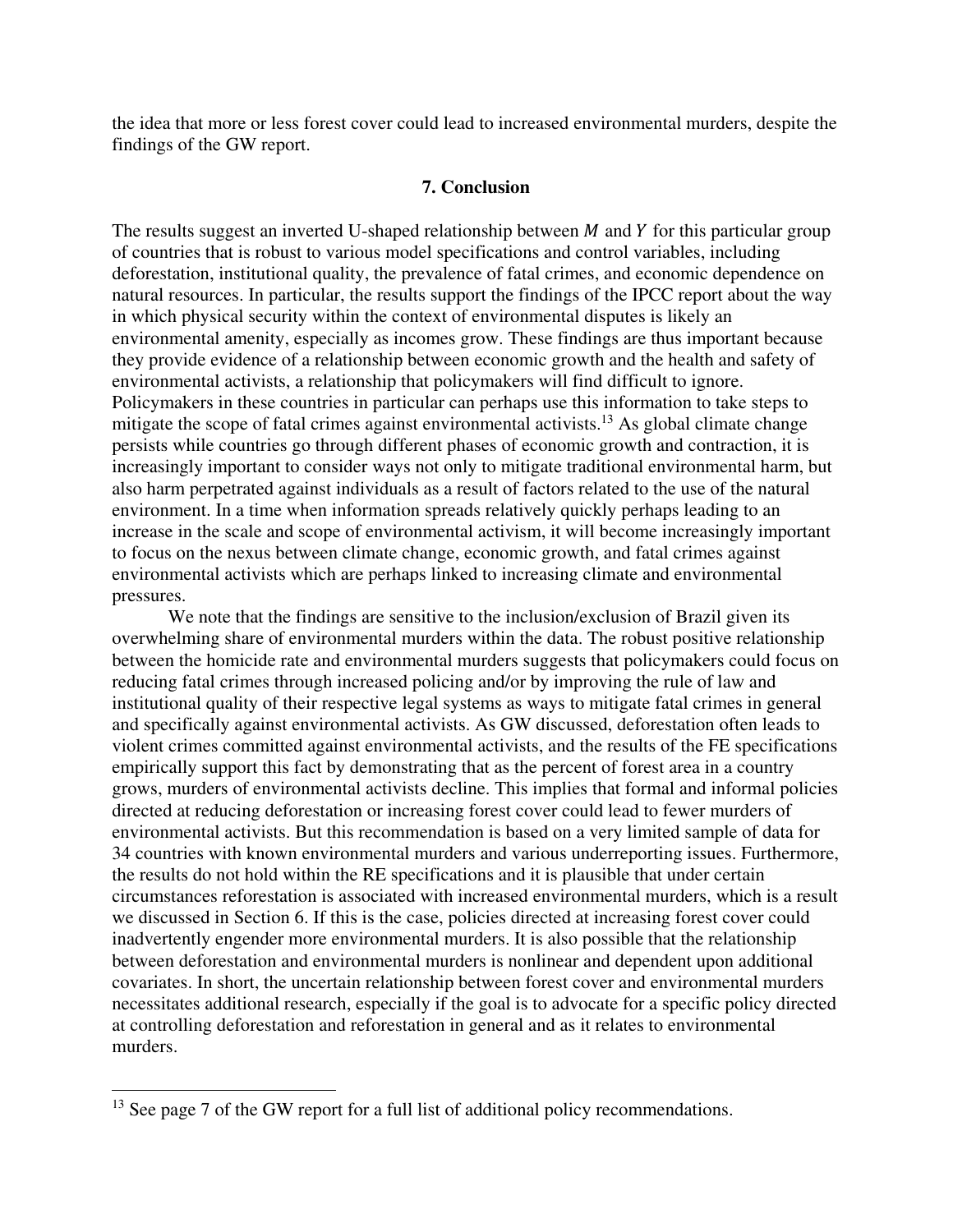In an effort to reduce environmental murders, the GW report notes the following as possible avenues: (1) country adherence to the Aarhus Convention; (2) giving citizens a larger voice in environmental matters; and (3) more efficient investigations where environmental activists have been targeted. While these recommendations are difficult to empirically test and certainly do not result from our empirical framework, they remain reasonable normative policy recommendations worth qualitatively investigating as methods to reduce environmental murders. Our results instead provide robust evidence of the existence of an inverted U-shaped relationship between environmental murders and income per capita. This primary results thus suggests that as the included countries grow richer *M* appears to decrease, *ceteris paribus*. Although our results suggest that a country can "grow" out of these particular fatal crimes, the results are relevant for this sample of countries over the respective time period, and in the face of the likely underreporting of environmental murders. The relationship between environmental murders and income per capita is likely sensitive to the idiosyncratic economic, social, demographic, natural, and institutional characteristics of a given country at a given point in time.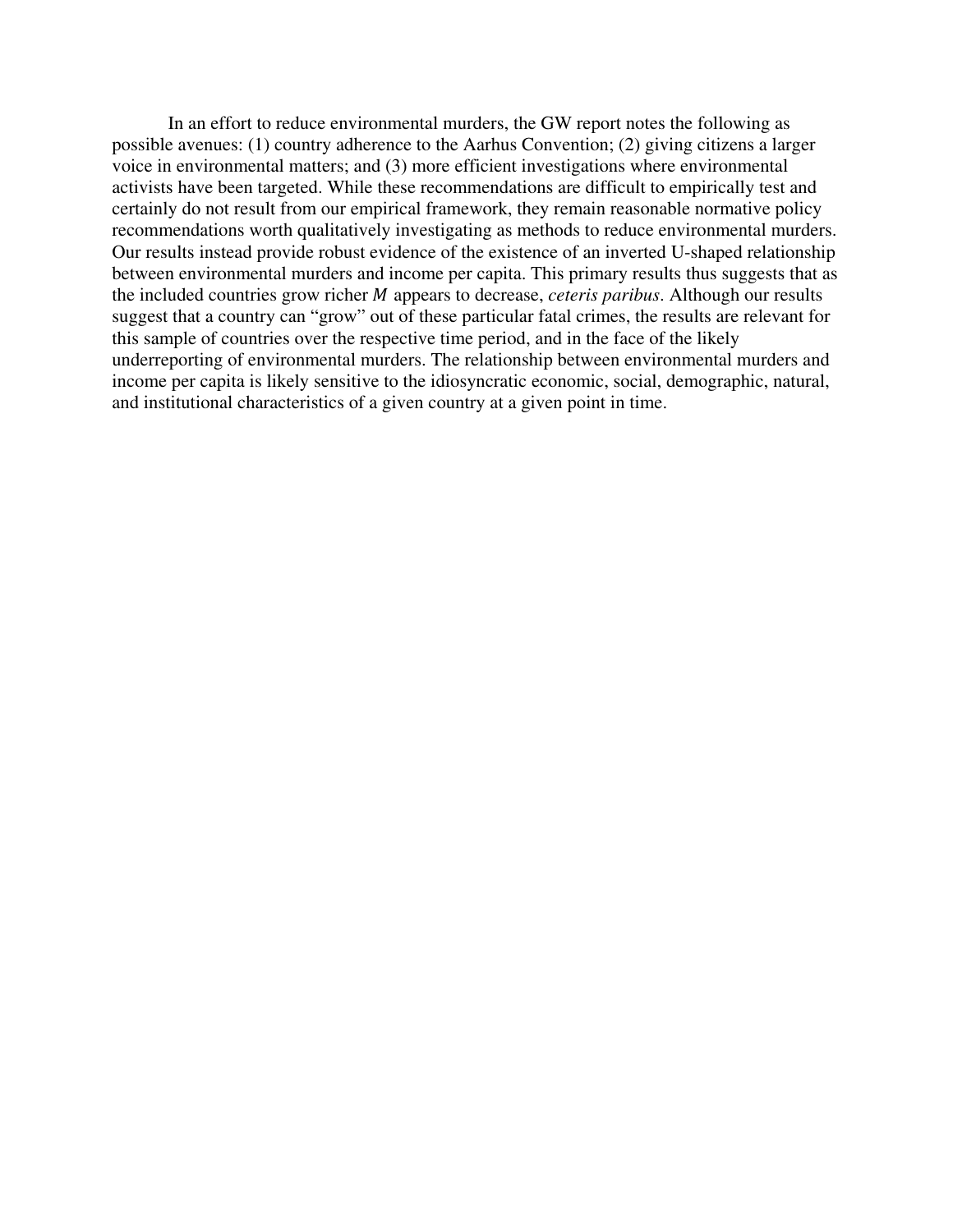### **8. References**

Adger,W.N., J.M. Pulhin, J. Barnett, G.D. Dabelko, G.K. Hovelsrud, M. Levy, Ú. Oswald Spring, and C.H. Vogel, 2014: Human security. In: Climate Change 2014: Impacts, Adaptation, and Vulnerability. Part A: Global and Sectoral Aspects. Contribution of Working Group II to the Fifth Assessment Report of the Intergovernmental Panel on Climate Change, Cambridge University Press, Cambridge, United Kingdom and New York, NY, USA, pp. 755-791.

Antle, J.M. and Heidebrink, G. (1995) "Environment and Development: Theory and International Evidence," *Economic Development and Cultural Change* **43(3)**, 603-625.

Araujo, C., Bonjean, C. A., Combes, J. L., Motel, P. C., & Reis, E. J. (2009) "Property Rights and Deforestation in the Brazilian Amazon," *Ecological Economics* **68(8)**, 2461-2468.

Assunção, J., Gandour, C., & Rocha, R. (2015) "Deforestation slowdown in the Brazilian Amazon: prices or policies?" *Environment and Development Economics* **20(6)**, 697-722.

Bernauer, T., Böhmelt, T. and Koubi, V. (2012) "Environmental Changes and Violent Conflict," *Environmental Research Letters* **7(1)**.

Bhattarai, M. and Hammig, M. (2001) "Institutions and the Environmental Kuznets Curve for Deforestation: A Cross Country Analysis for Latin America, Africa, and Asia," *World Development* **29(6)**, 995-1010.

Boekhout van Solinge, T (2010) "Equatorial Deforestation as a Harmful Practice and a Criminological Issue." *Global Environmental Harm: Criminological Perspectives*. Devon: Willan, pp. 20-36.

Cameron, A. and Trivedi, P. (2005) *Microeconometrics: Methods and Applications*. Cambridge: Cambridge University Press.

Castiglione, C, Infante, D., and Smirnova, J. (2012) "Rule of Law and the Environmental Kuznets Curve: Evidence for Carbon Emissions," *International Journal of Sustainable Economy* **4(3)**, 254-269.

Castiglione, C, Infante, D., and Smirnova, J. (2015) "Environment and economic growth: is the rule of law the go-between? The case of high-income countries," *Energy, Sustainability, and Society* **5(1)**, 1-7.

Chen, M. (2010) "Rule of Law and Environmental Policy Stringency," Working Paper 10-3 Institute for the Study of International Aspects of Competition, University of Rhode Island.

Cropper, M. and Griffiths, C. (1994) "The Interaction of Population Growth and Environmental Quality," *The American Economic Review* **84(2)**, 250-254.

Deacon, R. (1994) "Deforestation and the Rule of Law in a Cross-Section of Countries," *Land Economics* **70(4)**, 414-430.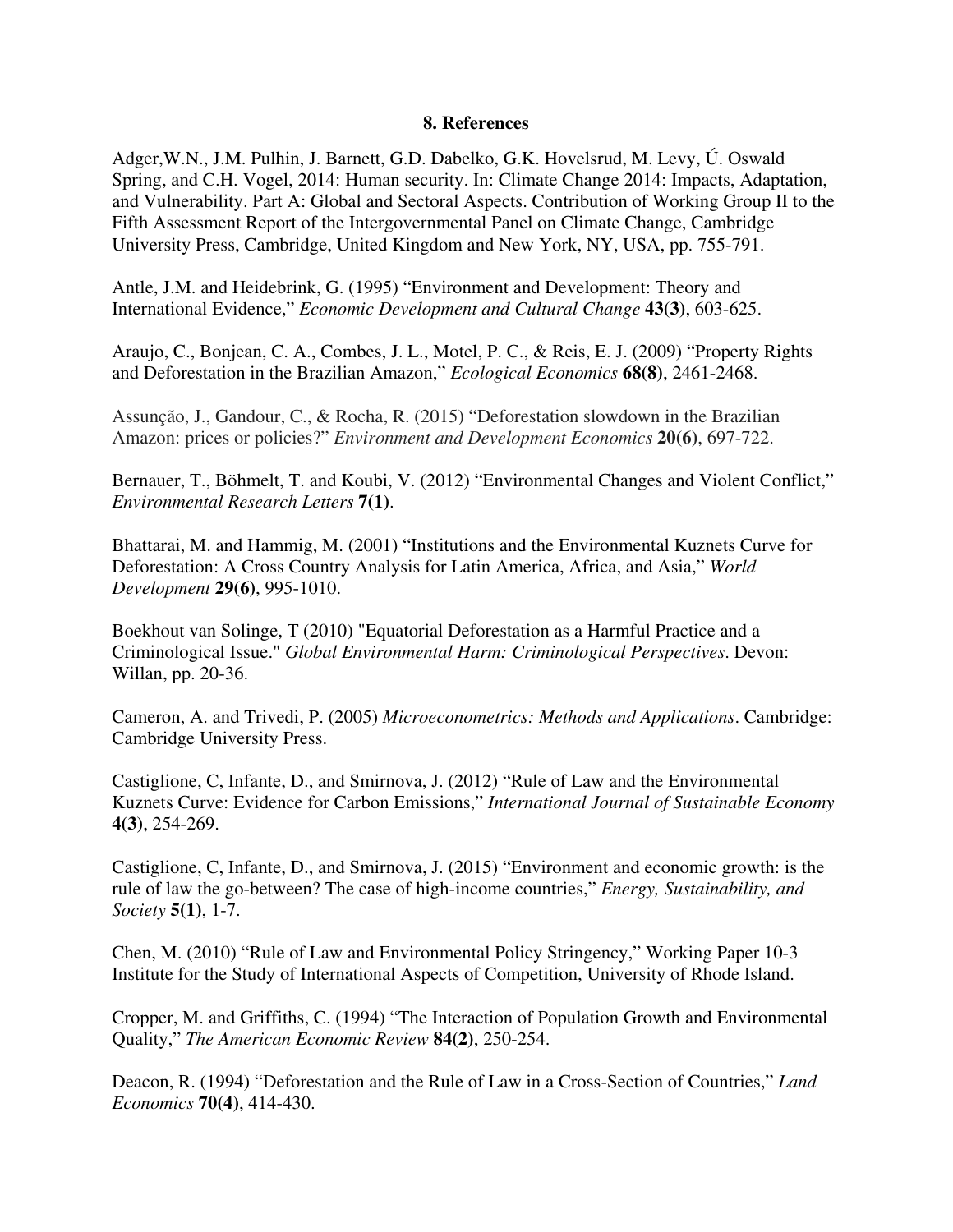de Bruyn, S.M. (1997) "Explaining the Environmental Kuznet's Curve: Structural Change and International Agreements in Reducing Sulfur Emissions," *Environment and Development Economics* **2(4)**, 485-503.

Fajnzylber, P., Lederman, D., and Loayza, N. (2000) "Crime and Victimization: An Economic Perspective," *Economia* **1(1)**, 219-302.

Fajnzylber, P., Lederman, D., & Loayza, N. (2002) "What Causes Violent Crime?" *European Economic Review* **46(7)**, 1323-1357.

Global Witness, (2014) "Deadly Environment: The Dramatic Rise in Killings of Environmental and Land Defenders."

Grossman, G.M., and Krueger, A.B. (1991) "Environmental Impacts of a North American Free Trade Agreement," NBER Working Paper 3914.

Grossman, G.M., and Krueger, A.B. (1995) "Economic Growth and the Environment," *Quarterly Journal of Economics* **110(2)**, 353-377.

Jeffords, C. and Minkler, L. (2016) "Do Constitutions Matter? The Effects of Constitutional Environmental Rights Provisions on Environmental Outcomes," *KYKLOS* **69(2)**, 294-335.

Kaufmann, D., Kraay, A., and Mastruzzi, M. (2010) "The Worldwide Governance Indicators: A Summary of Methodology, Data, and Analytical Issues," World Bank Policy Research Working Paper No. 5430.

Koop, G., & Tole, L. (1999) "Is there an Environmental Kuznets Curve for Deforestation?" *Journal of Development Economics* **58(1)**, 231-244.

Koubi,V., Bernauer, T., Kalbhenn, A., and Spilker, G. (2012) "Climate Variability, Economic Growth, and Civil Conflict," *Journal of Peace Research* **49(1)**, 113-127

Messner, S. (1982) "Poverty, Inequality, and the Urban Homicide Rate: Some Unexpected Findings," *Criminology* **20(1)**, 103-114.

Nordås, R., and Gleditsch, N. P. (2007) "Climate Change and Conflict." *Political Geography* **26(6)**, 627-638.

Oppenheimer, M., M. Campos, R.Warren, J. Birkmann, G. Luber, B. O'Neill, and K. Takahashi, 2014: Emergent risks and key vulnerabilities. In: Climate Change 2014: Impacts, Adaptation, and Vulnerability. Part A: Global and Sectoral Aspects. Contribution of Working Group II to the Fifth Assessment Report of the Intergovernmental Panel on Climate Change, Cambridge University Press, Cambridge, United Kingdom and New York, NY, USA, pp. 1039-1099.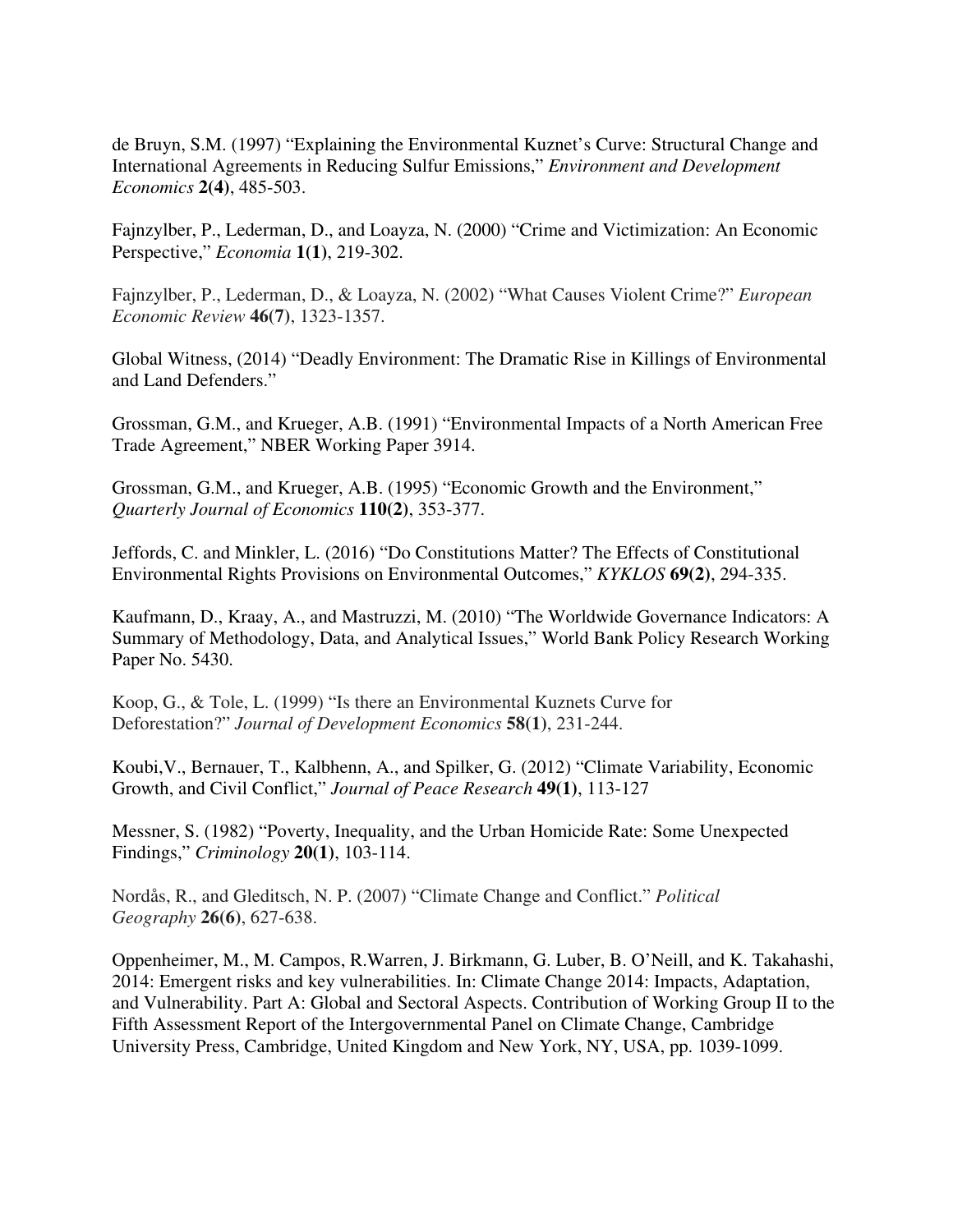Scheffran, J., Brzoska, M., Brauch, H.G., Link, P.M., and Schilling, J. (eds.), 2012a: Climate Change, Human Security and Violent Conflict: Challenges for Societal Stability. Springer-Verlag Berlin Heidelberg, Germany, 868 pp.

Scheffran, J., Brzoska, M., Kominek, J., Link, P., and Schilling, J. (2012b) "Climate Change and Violent Conflict," *Science* **336(6083)**, 869-871.

Shue, H. (1996) *Basic rights: Subsistence, Affluence, and US Foreign Policy*. Princeton University Press.

Soares, R. (2004) "Development, Crime, and Punishment: Accounting for the International Differences in Crime Rates," *Journal of Development Economics* **73(1)**, 155-184.

Theisen, O.M., Gleditsch, N.P., and Buhaug, H. (2013) "Is Climate Change a Driver of Armed Conflict?" *Climatic Change* **117(3)**, 613-625.

Tol, R. (2015) "The Impacts of Climate Change According to the IPCC," University of Sussex Working Paper No. 78-2015.

United Nations Office on Drugs and Crime (2013) "Global Study on Homicide."

World Bank, World Development Indicators Database, accessed Summer/Fall 2014 and Spring 2015.

Zimmerer, J. (2014) "Climate Change, Environmental Violence, and Genocide." *The International Journal of Human Rights* **18(3)**, 265-280.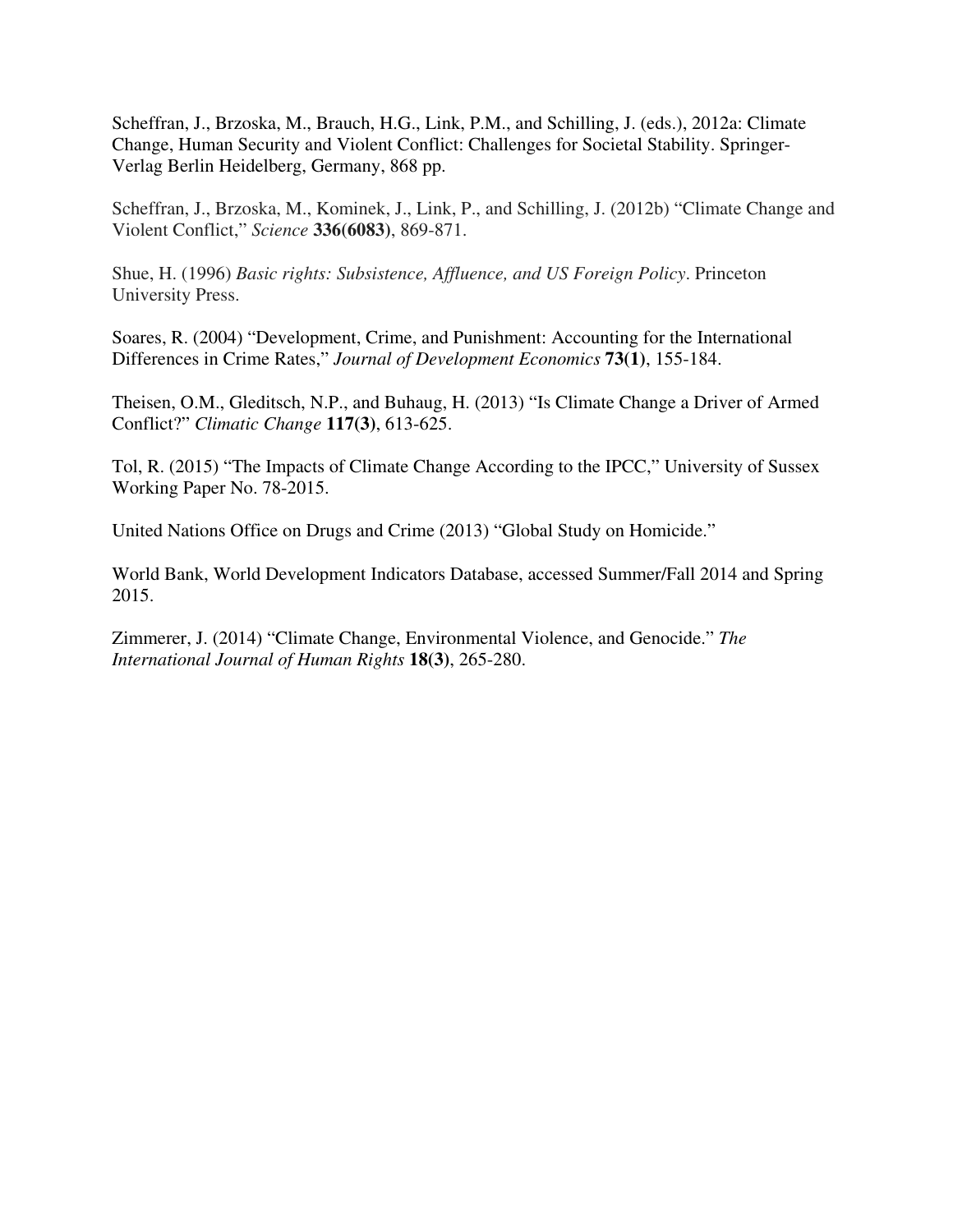| <b>Statistic</b>          | <b>Brazil</b> | <b>Honduras</b> | Mexico | Peru                                                                                                      | <b>Philippines</b> | <b>Thailand</b> | 28 Countries   | <b>All Countries</b>             |  |  |  |  |  |  |  |  |  |  |
|---------------------------|---------------|-----------------|--------|-----------------------------------------------------------------------------------------------------------|--------------------|-----------------|----------------|----------------------------------|--|--|--|--|--|--|--|--|--|--|
|                           |               |                 |        | <b>Count of Murders of Environmental Activists</b>                                                        |                    |                 |                |                                  |  |  |  |  |  |  |  |  |  |  |
| Average                   | 37.33         | 9.08            | 3.33   | 4.83                                                                                                      | 5.58               | 1.33            | 16.30          | 75.00                            |  |  |  |  |  |  |  |  |  |  |
| <b>Standard Deviation</b> | 12.41         | 13.09           | 3.11   | 4.61                                                                                                      | 5.09               | 1.37            | 14.89          | 32.99                            |  |  |  |  |  |  |  |  |  |  |
| <b>Maximum</b>            | 73            | 36              | 10     | 15                                                                                                        | 15                 | 4               | 40             | 143                              |  |  |  |  |  |  |  |  |  |  |
| <b>Minimum</b>            | 27            |                 |        |                                                                                                           | $\overline{c}$     |                 |                | 39                               |  |  |  |  |  |  |  |  |  |  |
| Count                     | 448           | 109             | 40     | 58                                                                                                        | 67                 | 16              | 163            | 901                              |  |  |  |  |  |  |  |  |  |  |
| <b>Years with Data</b>    | 12            | 9               | 10     | 12                                                                                                        | 10                 | 8               | 12             | 12                               |  |  |  |  |  |  |  |  |  |  |
|                           |               |                 |        | <b>Country's Share of All Environmental Murders</b>                                                       |                    |                 |                | 0.146<br>0.164<br>0.220<br>0.121 |  |  |  |  |  |  |  |  |  |  |
| Average                   | 0.577         | 0.115           | 0.050  | 0.062                                                                                                     | 0.083              | 0.030           |                |                                  |  |  |  |  |  |  |  |  |  |  |
| <b>Standard Deviation</b> | 0.239         | 0.110           | 0.033  | 0.049                                                                                                     | 0.049              | 0.028           |                |                                  |  |  |  |  |  |  |  |  |  |  |
| <b>Maximum</b>            | 0.886         | 0.281           | 0.127  | 0.164                                                                                                     | 0.209              | 0.078           | 0.368          | 0.886                            |  |  |  |  |  |  |  |  |  |  |
| <b>Minimum</b>            | 0.219         | 0.018           | 0.024  | 0.012                                                                                                     | 0.039              | 0.008           | $\theta$       | $\theta$                         |  |  |  |  |  |  |  |  |  |  |
|                           |               |                 |        | Country's Share of Environmental Murders Across Brazil, Honduras, Mexico, Peru, Philippines, and Thailand |                    |                 |                |                                  |  |  |  |  |  |  |  |  |  |  |
| Average                   | 0.653         | 0.147           | 0.060  | 0.074                                                                                                     | 0.100              | 0.033           |                | 0.195                            |  |  |  |  |  |  |  |  |  |  |
| <b>Standard Deviation</b> | 0.219         | 0.146           | 0.038  | 0.058                                                                                                     | 0.056              | 0.026           |                | 0.257                            |  |  |  |  |  |  |  |  |  |  |
| <b>Maximum</b>            | 0.913         | 0.404           | 0.146  | 0.188                                                                                                     | 0.233              | 0.080           | Not Applicable | 0.913                            |  |  |  |  |  |  |  |  |  |  |
| <b>Minimum</b>            | 0.315         | 0.021           | 0.025  | 0.013                                                                                                     | 0.040              | 0.011           |                | 0.011                            |  |  |  |  |  |  |  |  |  |  |

# **Table I – Summary Statistics for Environmental Murders, 2002-2013**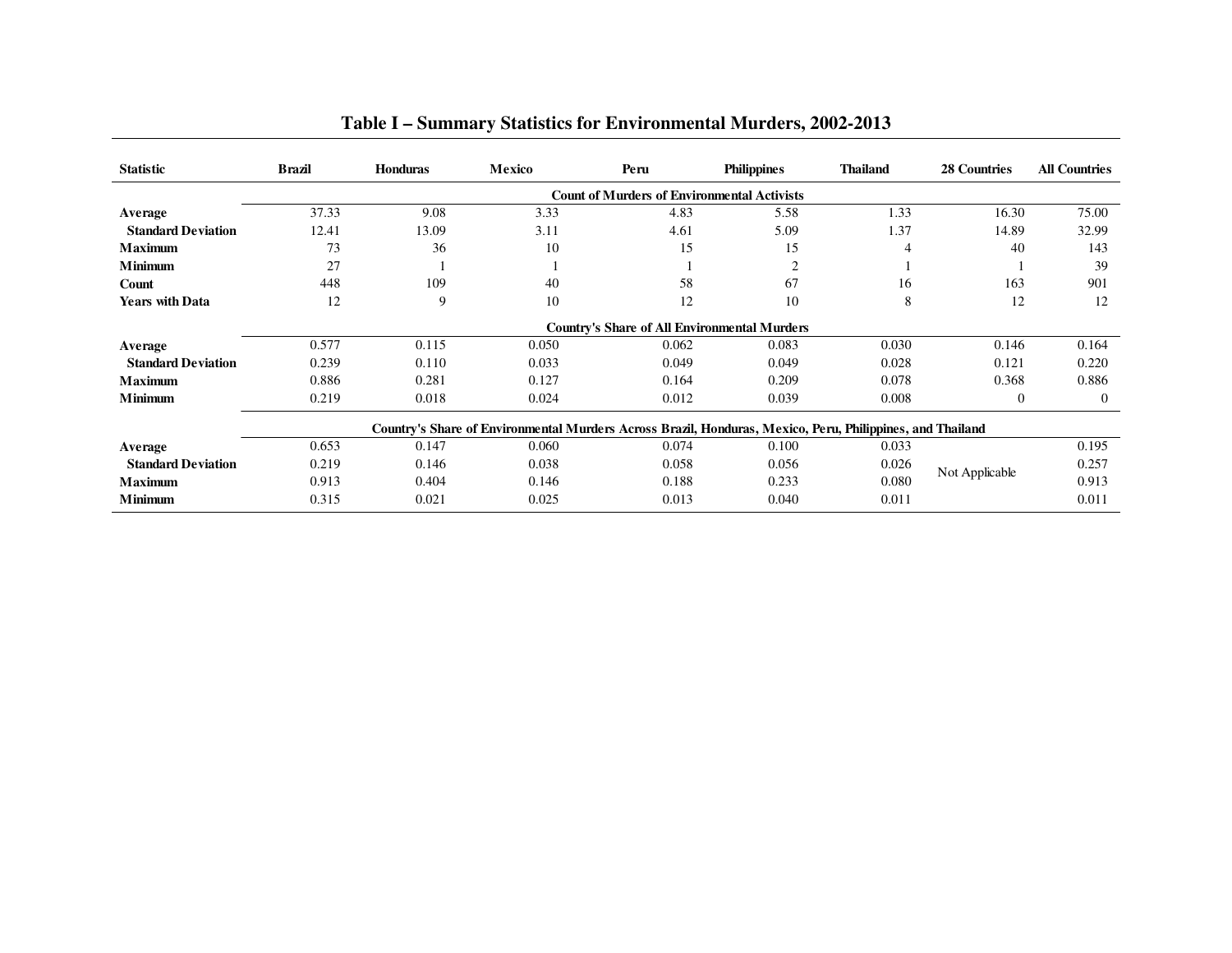| <b>Statistic</b>             |               | <b>Brazil</b> | <b>Honduras</b> |                    | Mexico      |                    | Peru                                                                                            |                    | <b>Philippines</b> |            | <b>Thailand</b> |               | <b>28 Countries</b> | <b>34 Countries</b> |  |  |  |
|------------------------------|---------------|---------------|-----------------|--------------------|-------------|--------------------|-------------------------------------------------------------------------------------------------|--------------------|--------------------|------------|-----------------|---------------|---------------------|---------------------|--|--|--|
|                              |               |               |                 |                    |             |                    | Purchasing Power Parity Adjusted Gross Domestic Product per Capita (2011 International Dollars) |                    |                    |            |                 |               |                     |                     |  |  |  |
| Average                      | $\mathcal{S}$ | 12,871.07     | \$<br>4,122.19  | $\mathbf{s}$       | 15,347.21   | $\mathcal{S}$      | 8,819.94                                                                                        | $\mathbb{S}$       | 5,229.22 \$        |            | 11,793.16       | <sup>\$</sup> | 6,723.06            | \$9,272.26          |  |  |  |
| <b>Standard Deviation \$</b> |               | 1,272.22      | \$<br>307.84    | $\mathbf{\hat{s}}$ | 723.47      | $\mathbf{\hat{S}}$ | 1,626.47                                                                                        | $\mathbf{\hat{S}}$ | 613.64             | $\sqrt{S}$ | 1,425.37        | \$            | 1,514.55            | \$4,069.92          |  |  |  |
| <b>Maximum</b>               |               | \$14,555.08   | \$4,445.27      |                    | \$16,316.33 |                    | \$11,400.42                                                                                     |                    | \$6,324.57         |            | \$13,931.81     |               | \$9,076.46          | \$16,316.33         |  |  |  |
| Minimum                      |               | \$11,125.38   | \$3,563.07      |                    | \$14,243.24 |                    | \$6,629.58                                                                                      |                    | \$4,339.95         |            | \$9,398.96      |               | \$4,553.46          | \$3,563.08          |  |  |  |
|                              |               |               |                 |                    |             |                    | Rule of Law (Ranges from 0 to 1)                                                                |                    |                    |            |                 |               |                     |                     |  |  |  |
| Average                      |               | 0.4429        | 0.3168          |                    | 0.3993      |                    | 0.3707                                                                                          |                    | 0.3983             |            | 0.4941          |               |                     |                     |  |  |  |
| <b>Standard Deviation</b>    |               | 0.0350        | 0.0229          |                    | 0.0230      |                    | 0.0176                                                                                          |                    | 0.0162             | 0.0379     |                 |               |                     | Not Applicable      |  |  |  |
| <b>Maximum</b>               |               | 0.4992        | 0.3514          |                    | 0.4292      |                    | 0.3959                                                                                          |                    | 0.4283             |            | 0.5744          |               |                     |                     |  |  |  |
| Minimum                      |               | 0.4015        | 0.2658          |                    | 0.3557      |                    | 0.3470                                                                                          |                    | 0.3802             |            | 0.4552          |               |                     |                     |  |  |  |
|                              |               |               |                 |                    |             |                    | Control of Corruption (Ranges from 0 to 1)                                                      |                    |                    |            |                 |               |                     |                     |  |  |  |
| Average                      |               | 0.4942        | 0.3345          |                    | 0.4428      |                    | 0.4449                                                                                          |                    | 0.3674             |            | 0.4447          |               |                     |                     |  |  |  |
| <b>Standard Deviation</b>    |               | 0.0206        | 0.0164          |                    | 0.0162      |                    | 0.0171                                                                                          |                    | 0.0235             |            | 0.0199          |               | Not Applicable      |                     |  |  |  |
| <b>Maximum</b>               |               | 0.5291        | 0.3614          |                    | 0.4695      |                    | 0.4799                                                                                          |                    | 0.4091             |            | 0.4797          |               |                     |                     |  |  |  |
| <b>Minimum</b>               |               | 0.4660        | 0.3079          |                    | 0.4180      |                    | 0.4210                                                                                          |                    | 0.3382             |            | 0.4160          |               |                     |                     |  |  |  |
|                              |               |               |                 |                    |             |                    | <b>Percent Forest Cover</b>                                                                     |                    |                    |            |                 |               |                     |                     |  |  |  |
| Average                      |               | 63.00         | 49.62           |                    | 33.60       |                    | 53.45                                                                                           |                    | 25.16              |            | 37.09           |               | 35.84               | 42.43               |  |  |  |
| <b>Standard Deviation</b>    |               | 0.96          | 3.56            |                    | 0.30        |                    | 0.36                                                                                            |                    | 0.61               |            | 0.06            |               | 0.43                | 12.19               |  |  |  |
| <b>Maximum</b>               |               | 64.58         | 54.98           |                    | 34.09       |                    | 53.93                                                                                           |                    | 26.07              |            | 37.19           |               | 36.04               | 63.81               |  |  |  |
| <b>Minimum</b>               |               | 61.63         | 44.26           |                    | 33.18       |                    | 52.88                                                                                           |                    | 24.24              |            | 36.99           |               | 34.55               | 24.24               |  |  |  |
|                              |               |               |                 |                    |             |                    | Homicide Rate per 100,000 People (Excludes Environmental Murders)                               |                    |                    |            |                 |               |                     |                     |  |  |  |
| Average                      |               | 23.05         | 64.15           |                    | 13.52       |                    | 8.86                                                                                            |                    | 7.74               |            | 6.48            |               | 92.82               | 30.95               |  |  |  |
| <b>Standard Deviation</b>    |               | 1.44          | 16.82           |                    | 6.02        |                    | 2.67                                                                                            |                    | 1.04               |            | 1.49            |               | 7.22                | 32.44               |  |  |  |
| <b>Maximum</b>               |               | 26.69         | 90.89           |                    | 22.80       |                    | 11.62                                                                                           |                    | 9.51               |            | 9.97            |               | 108.17              | 108.17              |  |  |  |
| <b>Minimum</b>               |               | 21.34         | 44.28           |                    | 7.81        |                    | 4.25                                                                                            |                    | 6.44               |            | 4.43            |               | 83.89               | 4.25                |  |  |  |
|                              |               |               |                 |                    |             |                    | <b>Natural Resource Rents as a Percent of GDP</b>                                               |                    |                    |            |                 |               |                     |                     |  |  |  |
| Average                      |               | 6.11          | 3.82            |                    | 7.70        |                    | 9.57                                                                                            |                    | 2.93               |            | 4.78            |               | 11.46               | 6.69                |  |  |  |
| <b>Standard Deviation</b>    |               | 1.01          | 0.77            |                    | 1.96        |                    | 4.95                                                                                            |                    | 1.29               |            | 1.23            |               | 2.77                | 3.75                |  |  |  |
| <b>Maximum</b>               |               | 8.00          | 5.58            |                    | 10.47       |                    | 14.89                                                                                           |                    | 5.04               |            | 7.46            |               | 17.51               | 17.51               |  |  |  |
| Minimum                      |               | 4.69          | 2.99            |                    | 3.79        |                    | 1.87                                                                                            |                    | 1.03               |            | 2.73            |               | 8.18                | 1.03                |  |  |  |

# **Table II – Aggregate Summary Statistics for Control Variables, 2002-2013**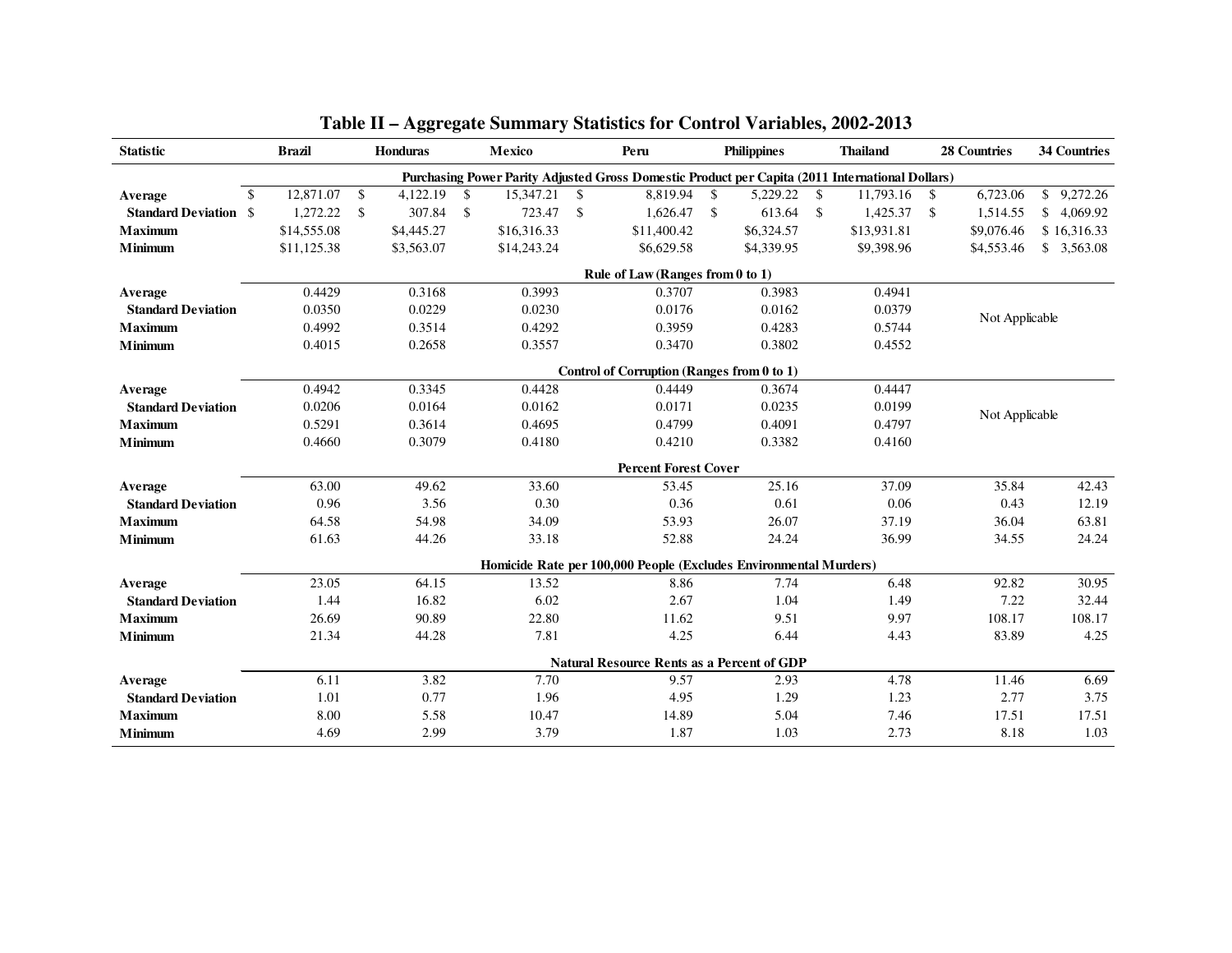|                                                                                                           | (2) In (Country's Share of Environmental Murders in Brazil, Honduras,<br>(1) In (Country's Share of All Environmental<br>Murders in Period t)<br>Mexico, Peru, Philippines, and Thailand in Period t) |                       |                        |                        |                        |                       |                        |                                    |                      |  |                       |                       |                                    |                      |                  |  |                      |                  |                      |                        |
|-----------------------------------------------------------------------------------------------------------|-------------------------------------------------------------------------------------------------------------------------------------------------------------------------------------------------------|-----------------------|------------------------|------------------------|------------------------|-----------------------|------------------------|------------------------------------|----------------------|--|-----------------------|-----------------------|------------------------------------|----------------------|------------------|--|----------------------|------------------|----------------------|------------------------|
| In Income per Capita                                                                                      |                                                                                                                                                                                                       | 75.98**<br>(22.51)    |                        | 76.12***<br>(18.76)    |                        | $77.35**$<br>(22.46)  |                        | 75.86***<br>(20.25)                | 76.19*<br>(33.36)    |  | 70.97**<br>(27.09)    |                       | 78.15**<br>(29.39)                 | 63.24*<br>(28.23)    |                  |  | 65.56*<br>(27.11)    |                  |                      | $61.53*$<br>(27.58)    |
| (ln Income per Capita) $\wedge$ 2                                                                         |                                                                                                                                                                                                       | $-4.150**$<br>(1.270) |                        | $-4.167***$<br>(1.070) |                        | $-4.247**$<br>(1.288) |                        | $-4.182**$<br>(1.152)              | $-4.116*$<br>(1.815) |  | $-3.848**$<br>(1.459) |                       | $-4.251**$<br>(1.622)              | $-3.473*$<br>(1.509) |                  |  | $-3.599*$<br>(1.444) |                  |                      | $-3.397*$<br>(1.474)   |
| In % Forest Area                                                                                          |                                                                                                                                                                                                       |                       |                        |                        |                        | (1.653)               |                        | $-9.347***$ $-7.499***$<br>(1.934) |                      |  |                       |                       | $-10.03***$ $-8.014***$<br>(1.821) | (1.558)              |                  |  | (1.714)              | $-8.030***$      |                      | $-7.976***$<br>(1.558) |
| In Rule of Law                                                                                            |                                                                                                                                                                                                       |                       |                        |                        |                        |                       |                        |                                    |                      |  |                       |                       |                                    |                      |                  |  | 0.904<br>(2.107)     |                  |                      |                        |
| In Control of Corruption                                                                                  |                                                                                                                                                                                                       |                       |                        |                        |                        |                       |                        |                                    |                      |  |                       |                       |                                    |                      |                  |  |                      |                  |                      | $-3.026***$<br>(0.640) |
| In Homicide Rate                                                                                          |                                                                                                                                                                                                       |                       |                        | $0.973**$<br>(0.305)   |                        |                       |                        | $0.655**$<br>(0.182)               |                      |  | $1.115**$<br>(0.330)  |                       |                                    | (0.122)              | $0.781***$       |  | (0.154)              | $0.781***$       |                      | $0.700***$<br>(0.132)  |
| In % GDP Resource Rents                                                                                   |                                                                                                                                                                                                       |                       |                        | $-0.0392$<br>(0.189)   |                        |                       | 0.146                  | (0.155)                            | $-0.132$<br>(0.255)  |  |                       |                       |                                    |                      | 0.149<br>(0.395) |  | 0.183<br>(0.358)     |                  | 0.174<br>(0.374)     |                        |
| Constant                                                                                                  | $-349.3**$<br>(99.59)                                                                                                                                                                                 |                       | $-352.0***$<br>(82.28) |                        | $-362.0***$<br>(97.15) |                       | $-354.5***$<br>(88.11) |                                    | $-354.0*$<br>(153.1) |  | $-331.5**$<br>(125.6) | $-369.2**$<br>(132.6) |                                    | $-298.7*$<br>(130.3) |                  |  | $-308.6*$<br>(125.7) |                  | $-291.9*$<br>(127.6) |                        |
| <b>Turning Point</b>                                                                                      | \$                                                                                                                                                                                                    | 9,454                 |                        | \$9,262                | $\mathbb{S}$           | 9,013                 | $\mathbb{S}$           | 8,689                              | \$10,460             |  | \$10,114              |                       | \$9,818                            | \$                   | 8,996            |  | $\mathbb{S}$         | 9,028            |                      | \$8,574                |
| Observations                                                                                              |                                                                                                                                                                                                       | 71                    |                        |                        |                        | 64                    |                        |                                    | 61                   |  |                       |                       |                                    |                      | 55               |  |                      |                  |                      |                        |
| R-squared (Within)<br>R-squared (Overall)                                                                 |                                                                                                                                                                                                       | 0.3083<br>0.0383      |                        | 0.3945<br>0.2854       |                        | 0.3803<br>0.0914      |                        | 0.4416<br>0.0328                   | 0.2272<br>0.0164     |  | 0.3621<br>0.3488      |                       | 0.3383<br>0.13                     |                      | 0.4215<br>0.0909 |  |                      | 0.4261<br>0.0848 |                      | 0.4499<br>0.1066       |
| <b>All Other Countries</b>                                                                                |                                                                                                                                                                                                       |                       |                        | Yes                    |                        |                       |                        |                                    |                      |  |                       |                       |                                    | N <sub>o</sub>       |                  |  |                      |                  |                      |                        |
| Notes: Country-clustered robust standard errors in parentheses. P-Values: * p<0.10, ** p<0.05, *** p<0.01 |                                                                                                                                                                                                       |                       |                        |                        |                        |                       |                        |                                    |                      |  |                       |                       |                                    |                      |                  |  |                      |                  |                      |                        |

# **Table III – Fixed Effects Regression Results**